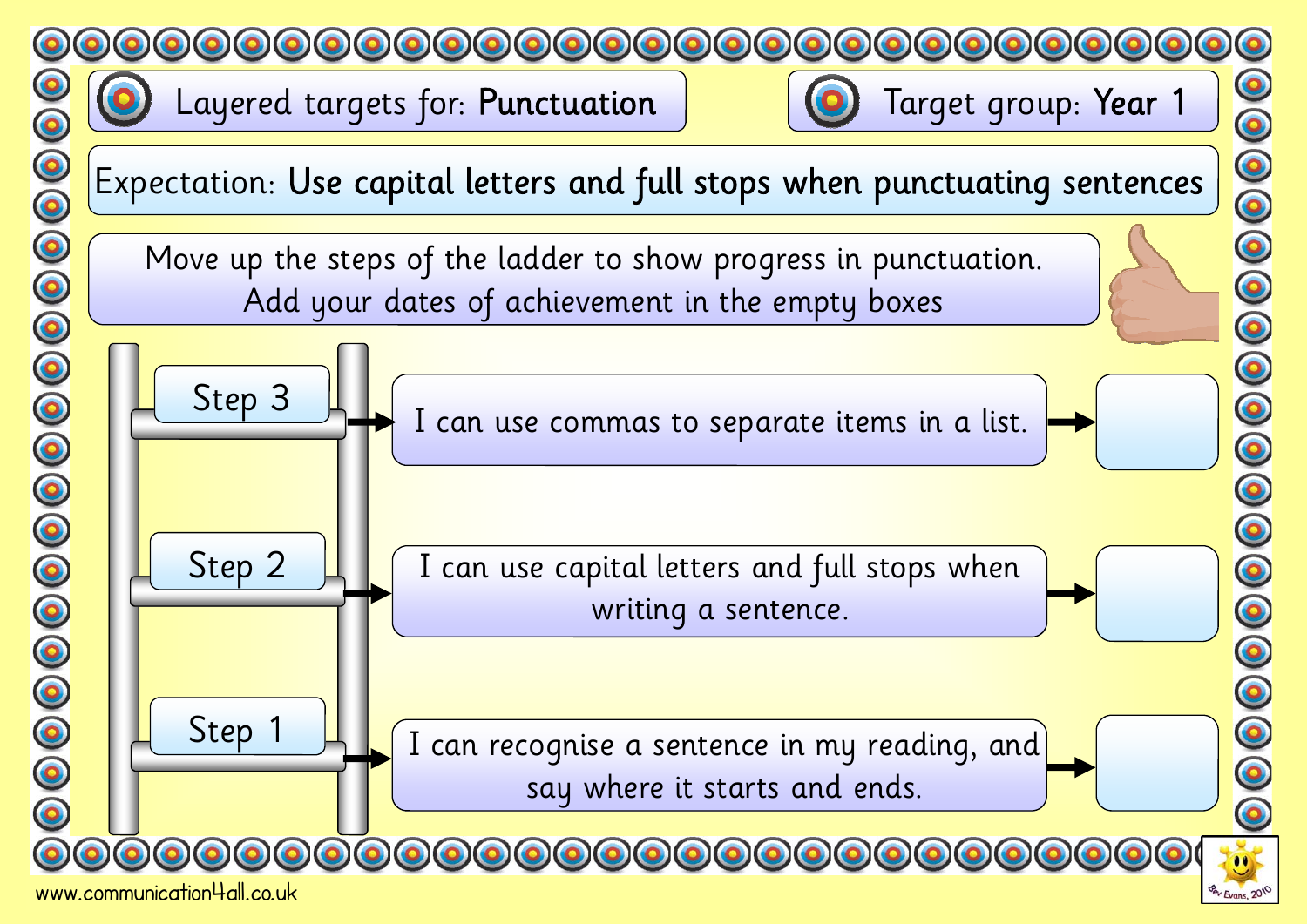



000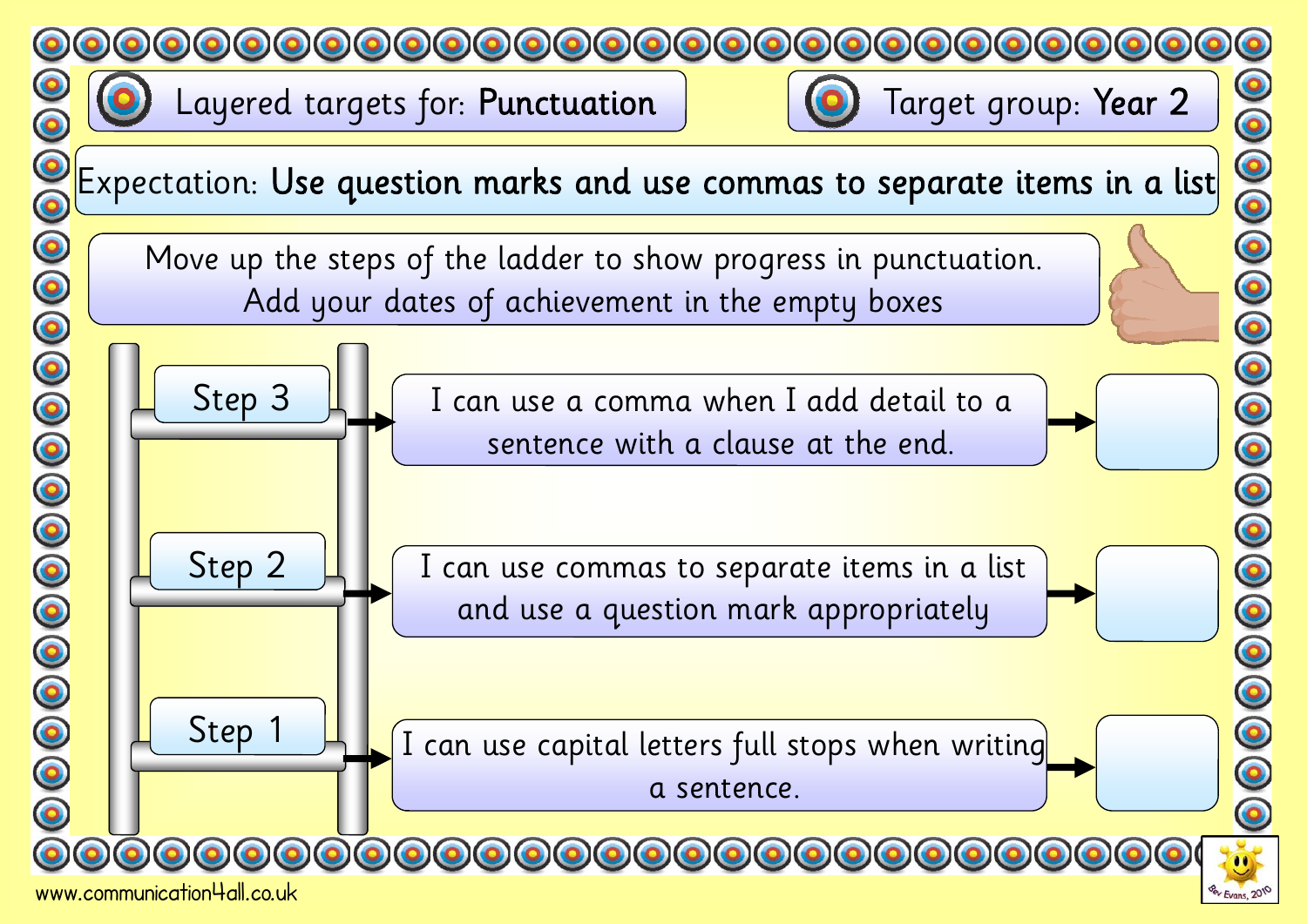

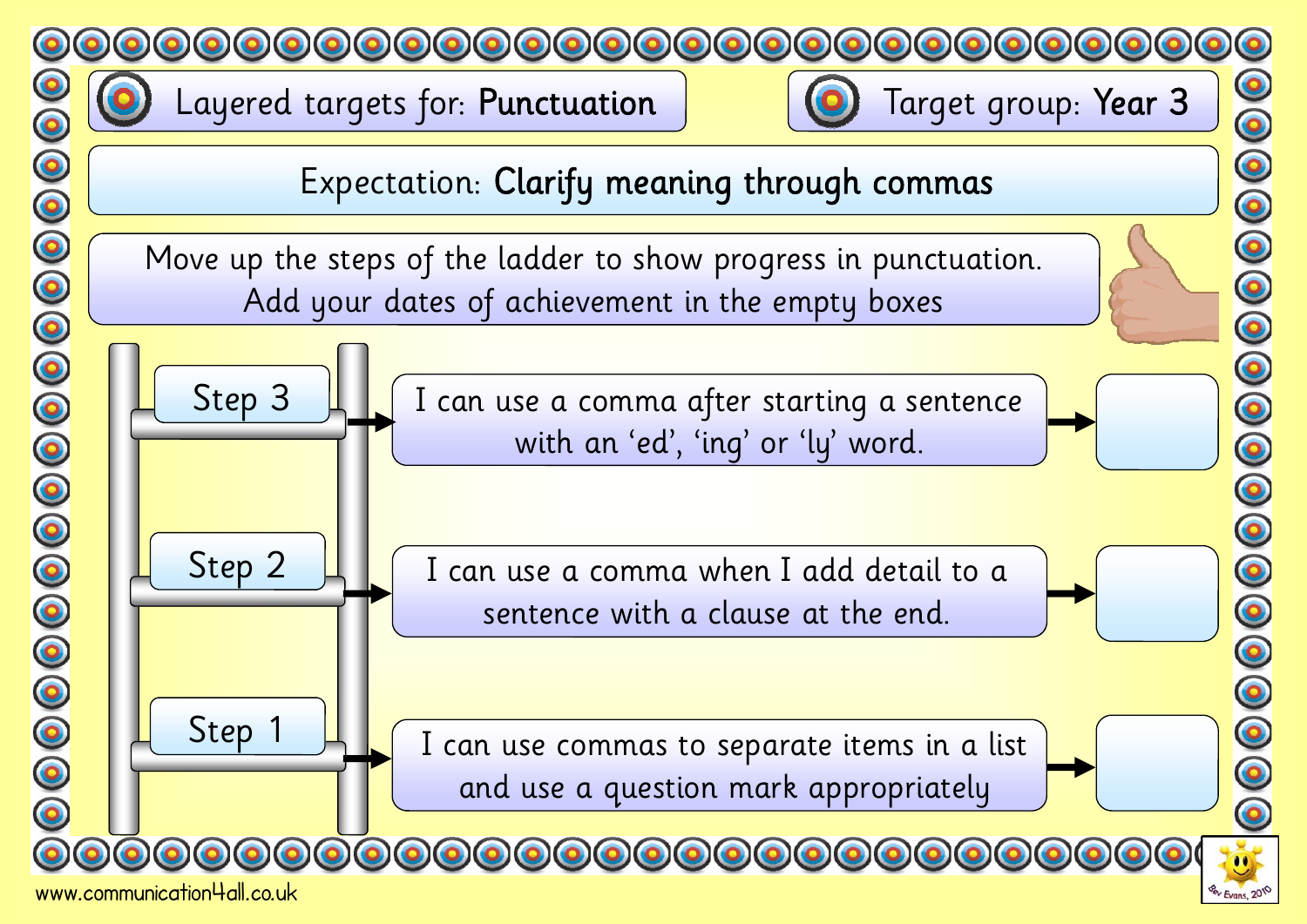



www.communication4all.co.uk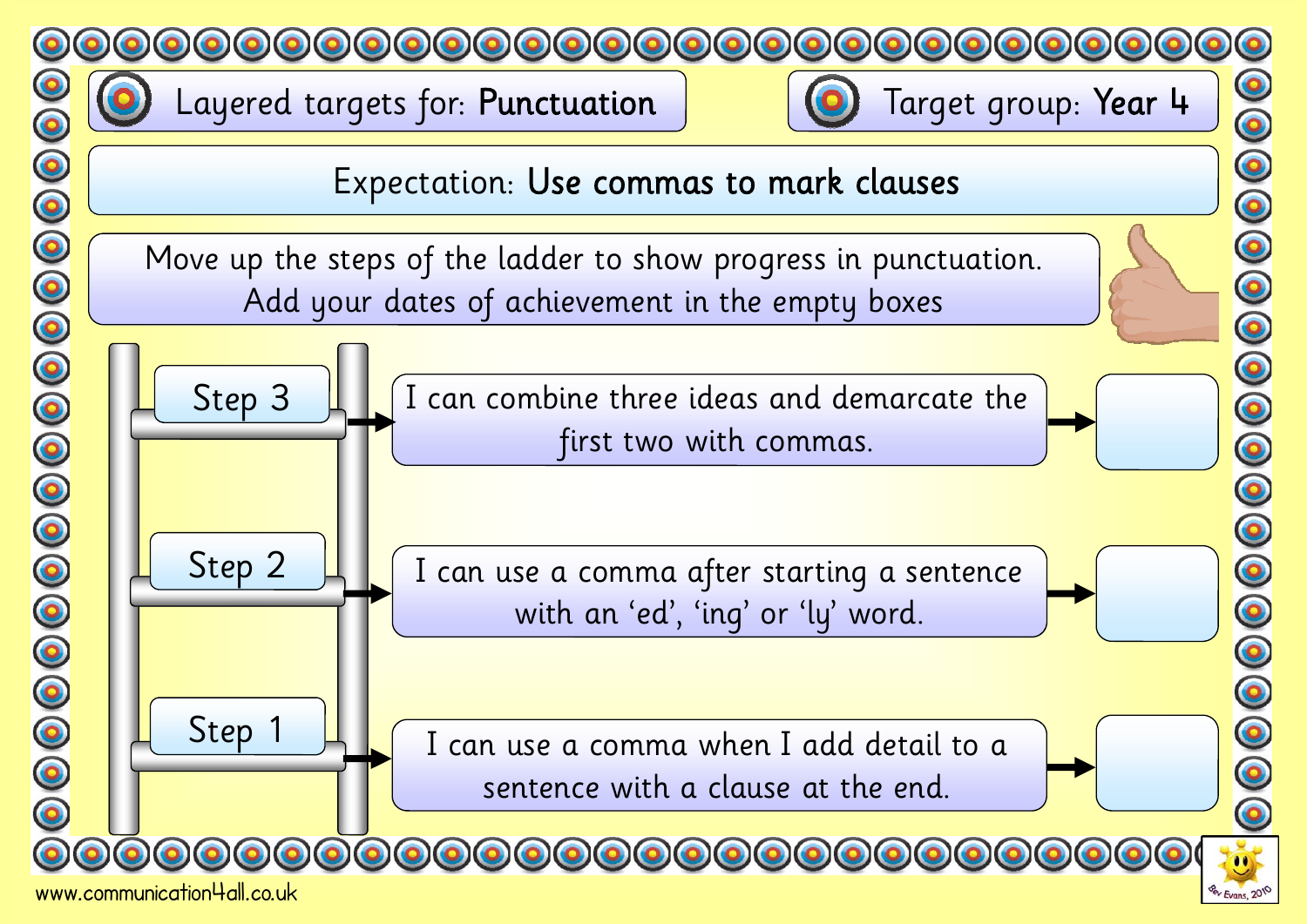